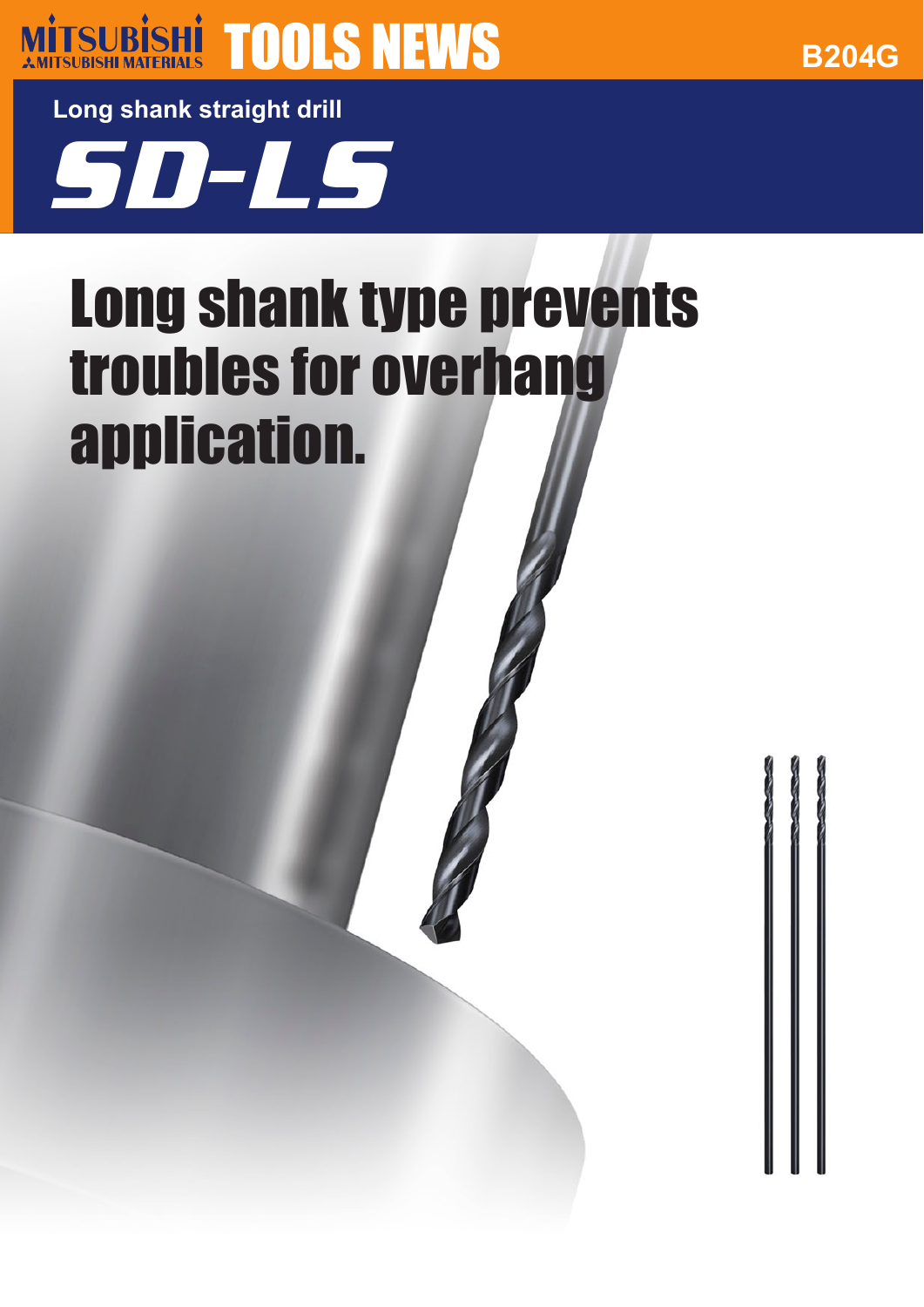# SD-LS **Long shank straight drill**

## **Do you have any troubles drilling a deep hole?**

Have you had any troubles using a long straight drill when long overall length is demanded for preventing collision with workpiece?





**Cause less breakage Longer tool life Stable tool life Prevent hole expansion Small displacement of hole position**

## **High rigidity**

Shorter flute length in comparison with conventional long straight drill is used to maintain high rigidity, thereby preventing various troubles.

#### **Deflection analysis**

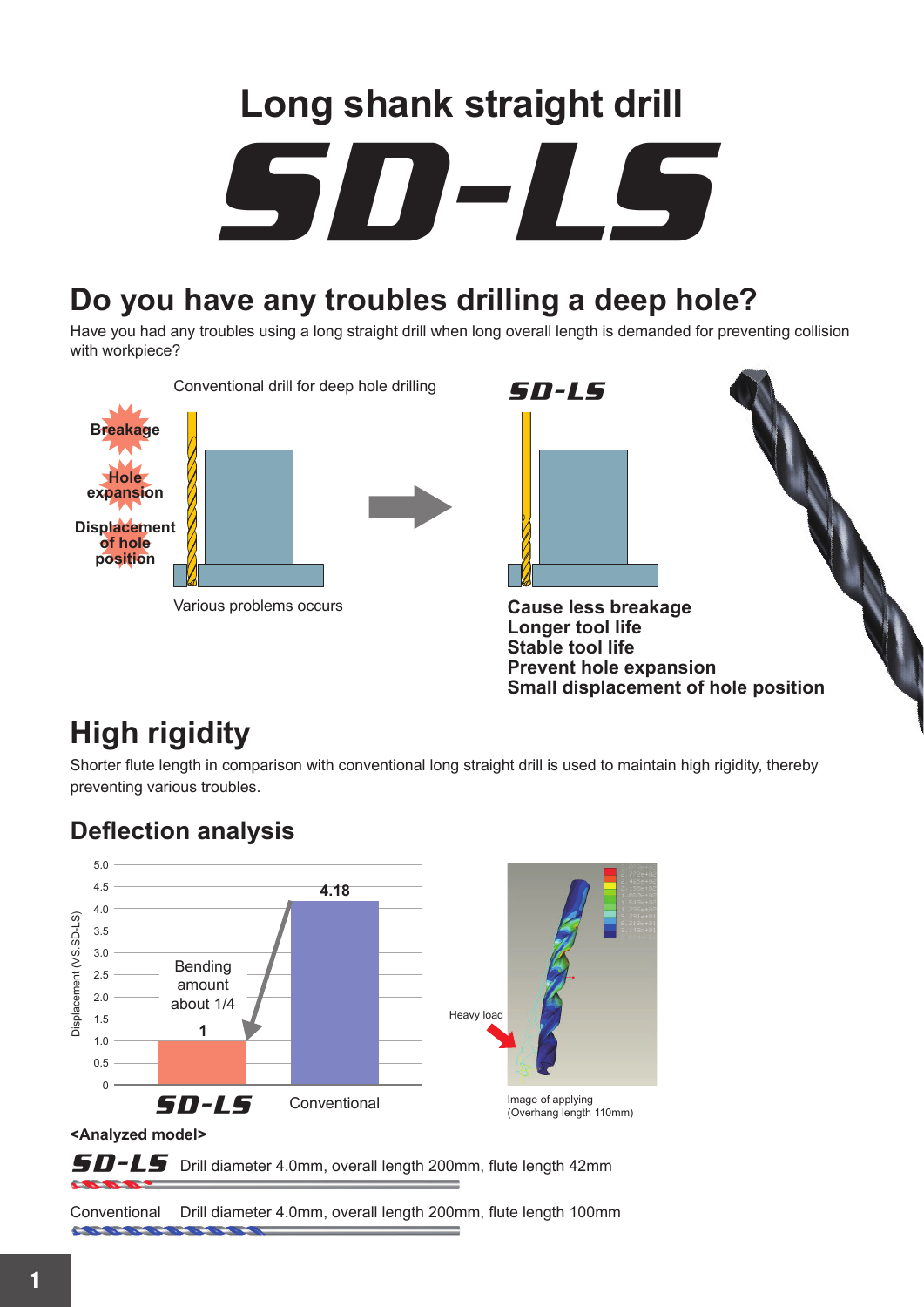## **Stable machining due to optimum design**

#### **Better engaging stability**

Better engaging stability since the thinning part whose point angle is obtuse becomes smaller.



#### **Lower cutting force**

Lower cutting force since length of cutting edges formed by thinning becomes shorter.





Conventional

SD-LS

#### **Better chip disposability**

Better chip disposability because the core dia. can be smaller and the chip pocket becomes bigger.



**All-rounder flute geometry which enables to machine wide range of work materials and it is available for both machining center and manually operated machines.**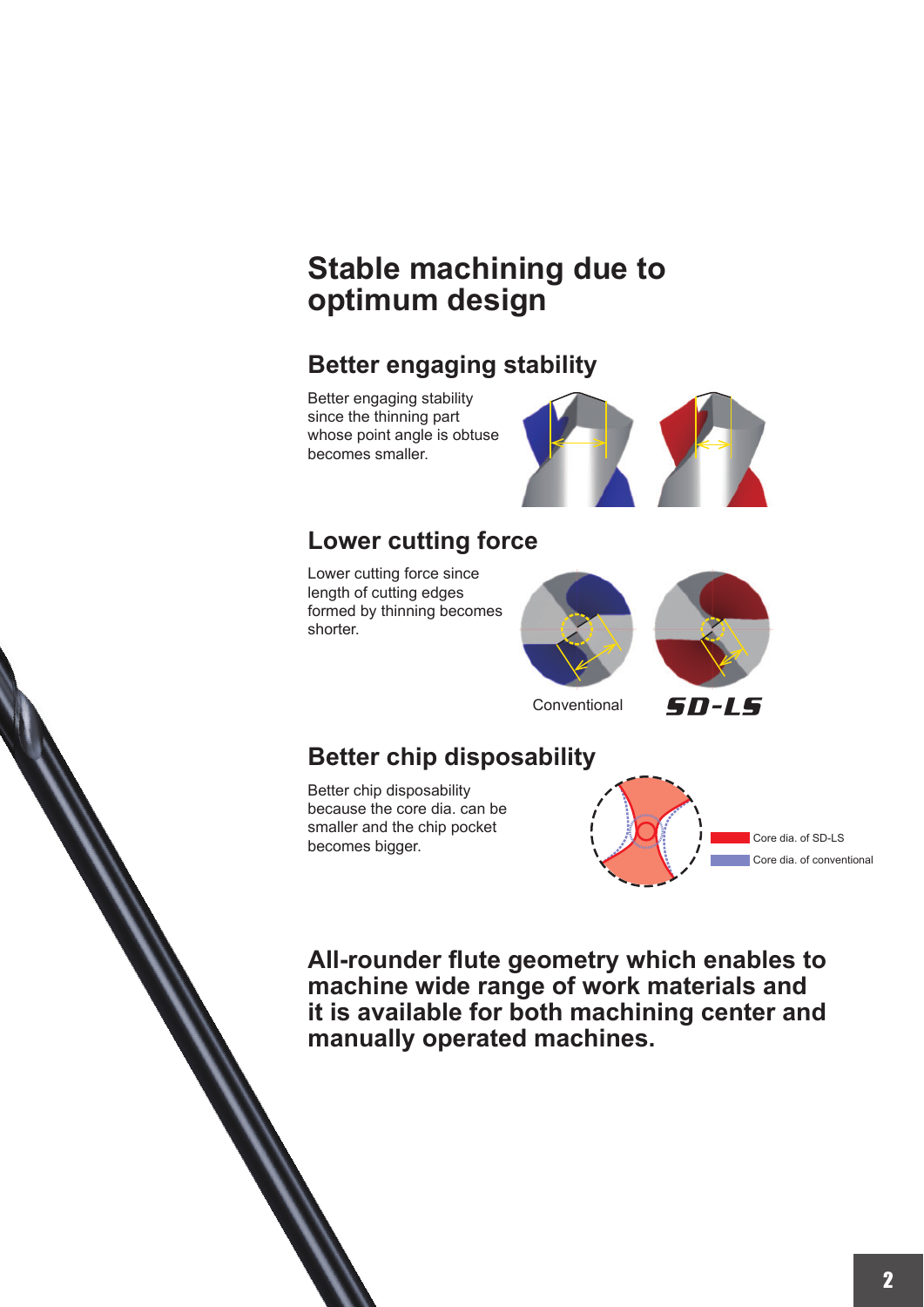| <b>Long shank straight drill</b>   |                          |                                                 |           |                    |                                |   |                |  |                    |                |                                |
|------------------------------------|--------------------------|-------------------------------------------------|-----------|--------------------|--------------------------------|---|----------------|--|--------------------|----------------|--------------------------------|
|                                    |                          | $5D-LS$ NEW<br><b>LONG SHANK STRAIGHT DRILL</b> |           |                    |                                |   |                |  | <b>HSS</b>         | $118^\circ$    | <b>hinning</b><br>$D_1 \geq 2$ |
| Carbon Steel<br><b>Alloy Steel</b> | Hardened<br><b>Steel</b> | <b>Stainless</b><br><b>Steel</b>                | Cast Iron | <b>Light Alloy</b> | leat Resistant<br><b>Alloy</b> |   |                |  | $1 \leq D1 \leq 3$ | $3 < D1 \le 6$ | $6 < D1 \le 10$                |
| $\circledcirc$                     |                          |                                                 |           |                    |                                |   |                |  | $-0.014$           | $-0.018$       | 0<br>$-0.022$                  |
|                                    |                          |                                                 |           |                    |                                | ę | L <sub>3</sub> |  | L <sub>1</sub>     |                |                                |

a a It is recommended to use when long overall length is demanded for preventing collision with workpiece with high rigidity. For both machining center and manually operated machines.

|                        |                |                        |                   |                        |                        |                |                 |                   | Unit: mm               |
|------------------------|----------------|------------------------|-------------------|------------------------|------------------------|----------------|-----------------|-------------------|------------------------|
| <b>Order Number</b>    | Drill<br>Dia.  | <b>Flute</b><br>Length | Overall<br>Length | <b>Stock</b>           | <b>Order Number</b>    | Drill<br>Dia.  | Flute<br>Length | Overall<br>Length | <b>Stock</b>           |
|                        | D <sub>1</sub> | L <sub>3</sub>         | L <sub>1</sub>    |                        |                        | D <sub>1</sub> | L <sub>3</sub>  | L <sub>1</sub>    |                        |
| <b>SDLSD0100A100</b>   | 1.0            | 12                     | 100               | $\bullet$              | <b>SDLSD0500A200</b>   | 5.0            | 51              | 200               | $\bullet$              |
| D0110A100              | 1.1            | 14                     | 100               | $\bullet$              | D0510A200              | 5.1            | 51              | 200               | $\bullet$<br>$\bullet$ |
| D0120A100<br>D0130A100 | 1.2<br>1.3     | 16<br>16               | 100<br>100        | $\bullet$              | D0520A200<br>D0530A200 | 5.2<br>5.3     | 51<br>51        | 200<br>200        | $\bullet$              |
| D0140A100              | 1.4            | 18                     | 100               | $\bullet$<br>$\bullet$ | D0540A200              | 5.4            | 56              | 200               | ●                      |
| D0150A100              | 1.5            | 18                     | 100               | $\bullet$              | D0550A200              | 5.5            | 56              | 200               | $\bullet$              |
| D0160A100              | 1.6            | 20                     | 100               |                        | D0560A200              | 5.6            | 56              | 200               | $\bullet$              |
| D0170A100              | 1.7            | 20                     | 100               | $\bullet$              | D0570A200              | 5.7            | 56              | 200               |                        |
| D0180A100              | 1.8            | 22                     | 100               |                        | D0580A200              | 5.8            | 56              | 200               |                        |
| D0190A100              | 1.9            | 22                     | 100               | $\bullet$              | D0590A200              | 5.9            | 56              | 200               | $\bullet$              |
| D0200A100              | 2.0            | 23                     | 100               |                        | D0600A200              | 6.0            | 56              | 200               | $\bullet$              |
| D0210A150              | 2.1            | 23                     | 150               | $\bullet$              | D0610A250              | 6.1            | 62              | 250               | $\bullet$              |
| D0220A150              | 2.2            | 26                     | 150               |                        | D0620A250              | 6.2            | 62              | 250               |                        |
| D0230A150              | 2.3            | 26                     | 150               | $\bullet$              | D0630A250              | 6.3            | 62              | 250               | $\bullet$              |
| D0240A150              | 2.4            | 29                     | 150               |                        | D0640A250              | 6.4            | 62              | 250               |                        |
| D0250A150              | 2.5            | 29                     | 150               | $\bullet$              | D0650A250              | 6.5            | 62              | 250               |                        |
| D0260A150              | 2.6            | 29                     | 150               |                        | D0660A250              | 6.6            | 62              | 250               |                        |
| D0270A150              | 2.7            | 32                     | 150               | $\bullet$              | D0670A250              | 6.7            | 62              | 250               | $\bullet$              |
| D0280A150              | 2.8            | 32                     | 150               | $\bullet$              | D0680A250              | 6.8            | 67              | 250               | $\bullet$              |
| D0290A150              | 2.9            | 32                     | 150               | $\bullet$              | D0690A250              | 6.9            | 67              | 250               | $\bullet$              |
| D0300A150              | 3.0            | 32                     | 150               |                        | D0700A250              | 7.0            | 67              | 250               | $\bullet$              |
| D0310A150              | 3.1            | 35                     | 150               | $\bullet$              | D0710A250              | 7.1            | 67              | 250               | $\bullet$              |
| D0320A150              | 3.2            | 35                     | 150               |                        | D0720A250              | 7.2            | 67              | 250               |                        |
| D0330A150              | 3.3            | 35                     | 150               | $\bullet$              | D0730A250              | 7.3            | 67              | 250               |                        |
| D0340A150              | 3.4            | 38                     | 150               |                        | D0740A250              | 7.4            | 67              | 250               |                        |
| D0350A150              | 3.5            | 38                     | 150               | $\bullet$              | D0750A250              | 7.5            | 67              | 250               | $\bullet$              |
| D0360A200              | 3.6            | 38                     | 200               | $\bullet$              | D0760A250              | 7.6            | 73              | 250               | $\bullet$              |
| D0370A200              | 3.7            | 38                     | 200               | $\bullet$              | D0770A250              | 7.7            | 73              | 250               | $\bullet$              |
| D0380A200              | 3.8            | 42                     | 200               |                        | D0780A250              | 7.8            | 73              | 250               |                        |
| D0390A200              | 3.9            | 42                     | 200               | $\bullet$              | D0790A250              | 7.9            | 73              | 250               | $\bullet$              |
| D0400A200              | 4.0            | 42                     | 200               |                        | D0800A250              | 8.0            | 73              | 250               |                        |
| D0410A200              | 4.1            | 42                     | 200               | $\bullet$              | D0810A250              | 8.1            | 73              | 250               |                        |
| D0420A200              | 4.2            | 42                     | 200               |                        | D0820A250              | 8.2<br>8.3     | 73              | 250               |                        |
| D0430A200<br>D0440A200 | 4.3<br>4.4     | 46                     | 200               | $\bullet$              | D0830A250<br>D0840A250 | 8.4            | 73<br>73        | 250<br>250        | $\bullet$              |
|                        |                | 46                     | 200               |                        | D0850A250              | 8.5            | 73              | 250               | 0                      |
| D0450A200<br>D0460A200 | 4.5<br>4.6     | 46<br>46               | 200<br>200        | $\bullet$              | D0860A250              | 8.6            | 79              | 250               |                        |
| D0470A200              | 4.7            | 46                     | 200               | $\bullet$              | D0870A250              | 8.7            | 79              | 250               | $\bullet$              |
| D0480A200              | 4.8            | 51                     | 200               |                        | D0880A250              | 8.8            | 79              | 250               |                        |
| D0490A200              | 4.9            | 51                     | 200               |                        | D0890A250              | 8.9            | 79              | 250               |                        |
|                        |                |                        |                   |                        |                        |                |                 |                   |                        |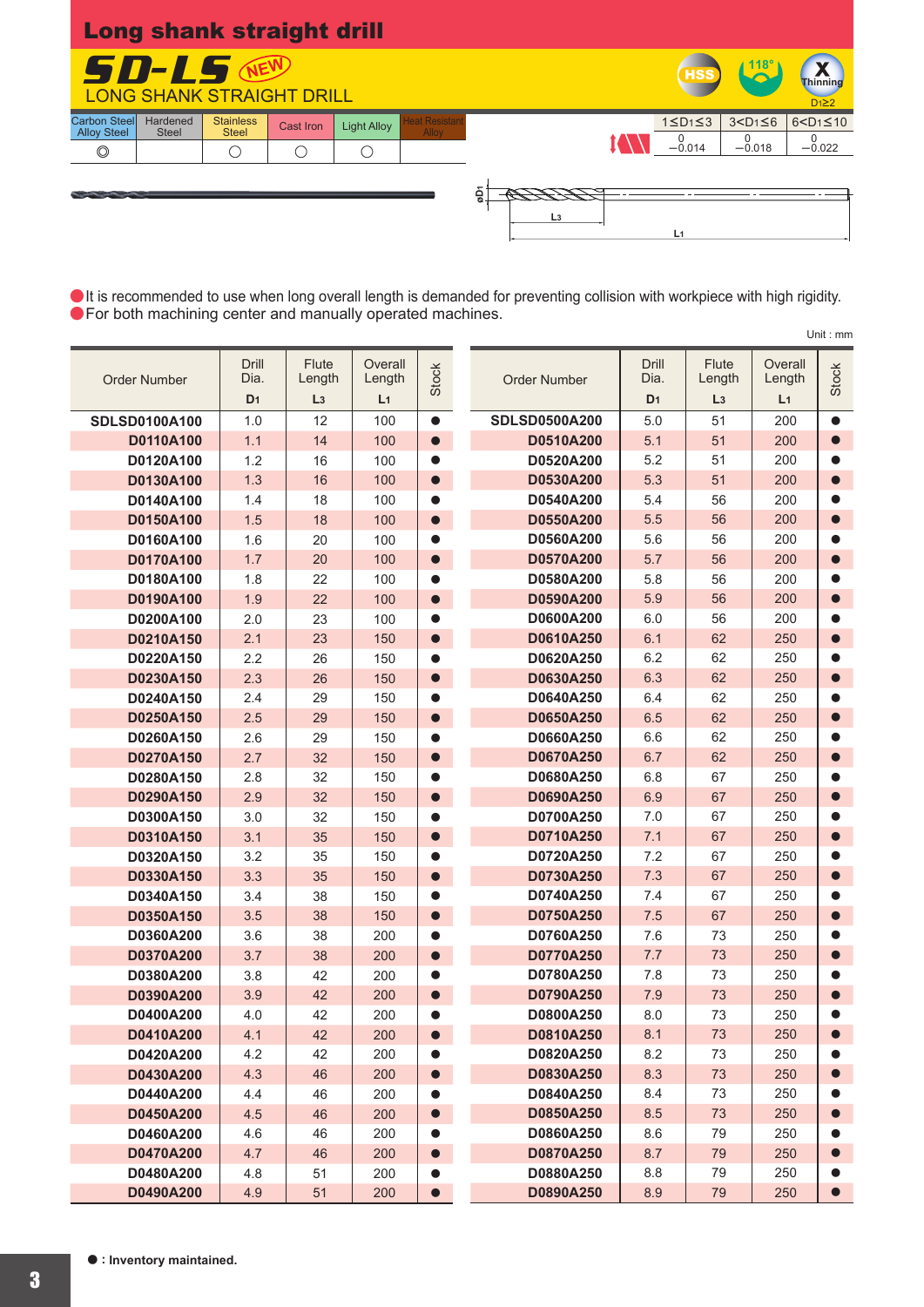| Order Number         | Drill<br>Dia.  | Flute<br>Length | Overall<br>Length | <b>Stock</b> |
|----------------------|----------------|-----------------|-------------------|--------------|
|                      | D <sub>1</sub> | L <sub>3</sub>  | L <sub>1</sub>    |              |
| <b>SDLSD0900A250</b> | 9.0            | 79              | 250               |              |
| D0910A250            | 9.1            | 79              | 250               |              |
| D0920A250            | 9.2            | 79              | 250               |              |
| D0930A250            | 9.3            | 79              | 250               |              |
| D0940A250            | 9.4            | 79              | 250               |              |
| D0950A250            | 9.5            | 79              | 250               |              |
| D0960A250            | 9.6            | 85              | 250               |              |
| D0970A250            | 9.7            | 85              | 250               |              |
| D0980A250            | 9.8            | 85              | 250               |              |
| D0990A250            | 9.9            | 85              | 250               |              |
| D1000A250            | 10.0           | 85              | 250               |              |

Unit : mm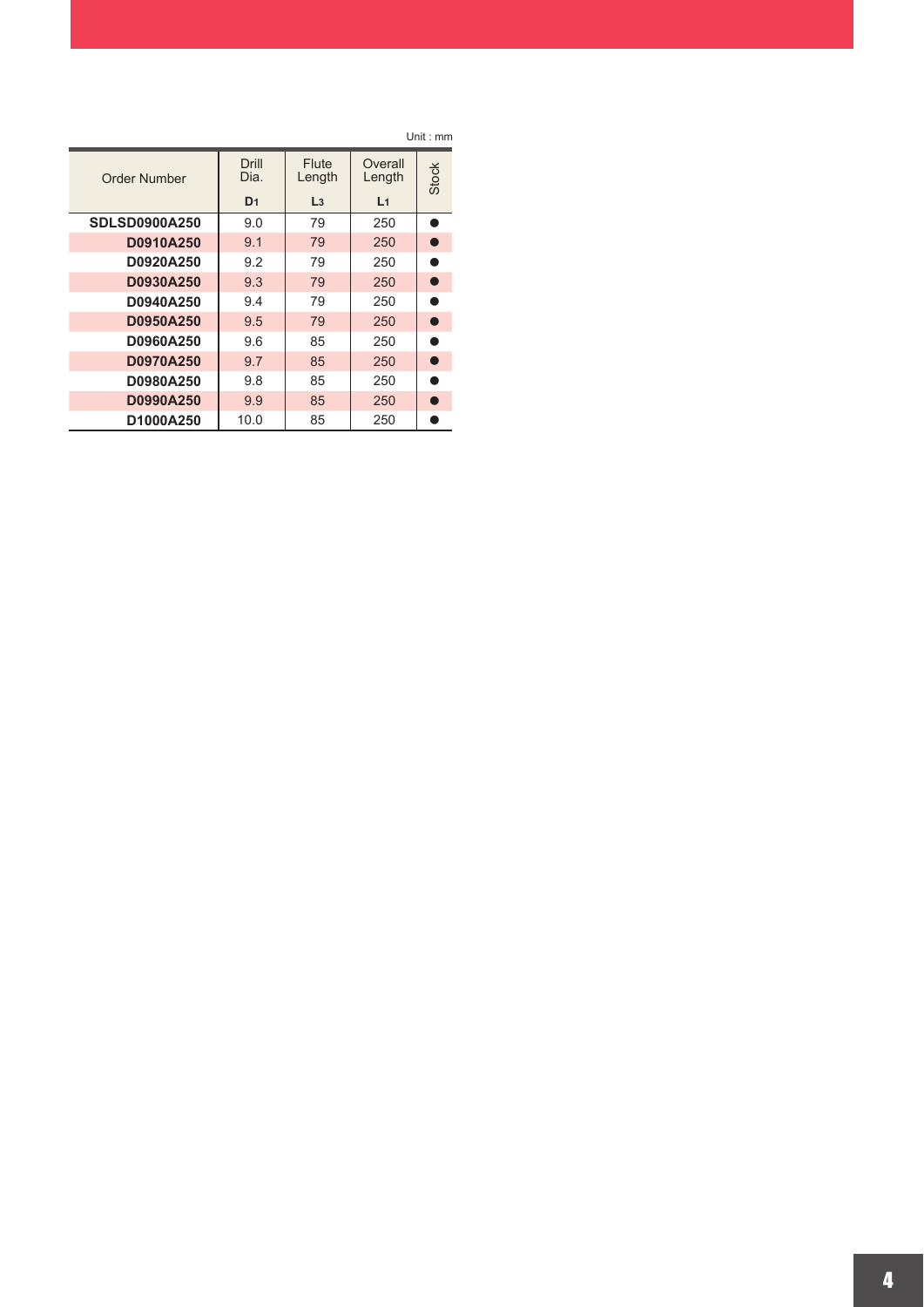#### **RECOMMENDED CUTTING CONDITIONS**

| Work<br>material   |                          | Mild Steel ( $\leq$ 180HB),<br>Carbon Steel, Alloy Steel(180-250HB) |      |                                               | Alloy Steel, Tool Steel (≤30HRC)<br>SKD61, SKT4 etc. |                            |                                                                 |     | Alloy Steel, Tool Steel (<40HRC) |                            |       |                          | Gray Cast Iron (≤350MPa)           |              |                                                       |           |  |
|--------------------|--------------------------|---------------------------------------------------------------------|------|-----------------------------------------------|------------------------------------------------------|----------------------------|-----------------------------------------------------------------|-----|----------------------------------|----------------------------|-------|--------------------------|------------------------------------|--------------|-------------------------------------------------------|-----------|--|
|                    |                          | SS400, S10C, S45C, SCM440 etc.                                      |      |                                               |                                                      |                            |                                                                 |     |                                  | SKD61, SKT4 etc.           |       |                          | FC300 etc.                         |              |                                                       |           |  |
| Drill Dia.<br>(mm) | Cutting speed<br>(m/min) | Revolution<br>$(min^{-1})$                                          | Feed | $\frac{1}{2}$ (mm/rev) $\frac{1}{2}$ (mm/min) | Feed rate Cutting speed<br>(m/min)                   | Revolution<br>$(min^{-1})$ | Feed<br>$\lfloor$ (mm/rev) $\lfloor$ (mm/min) $\rfloor$ (m/min) |     | Feed rate Cutting speed          | Revolution<br>$(min^{-1})$ | Feed  | (mm/rev)(mm/min) (m/min) | Feed rate Cutting speed Revolution | $(min^{-1})$ | Feed<br>$\frac{1}{m}$ (mm/rev) $\frac{1}{m}$ (mm/min) | Feed rate |  |
| 1.0                | 16                       | 5000                                                                | 0.02 | 100                                           | 13                                                   | 4000                       | 0.01                                                            | 40  | 9                                | 2800                       | 0.007 | 15                       | 16                                 | 5000         | 0.02                                                  | 100       |  |
| 1.5                | 20                       | 4200                                                                | 0.03 | 125                                           | 15                                                   | 3200                       | 0.02                                                            | 60  | 10                               | 2100                       | 0.01  | 20                       | 20                                 | 4200         | 0.03                                                  | 125       |  |
| 2.0                | 20                       | 3200                                                                | 0.05 | 160                                           | 16                                                   | 2500                       | 0.03                                                            | 75  | 11                               | 1800                       | 0.02  | 35                       | 20                                 | 3200         | 0.05                                                  | 160       |  |
| 3.0                | 20                       | 2100                                                                | 0.1  | 210                                           | 17                                                   | 1800                       | 0.06                                                            | 105 | 11                               | 1200                       | 0.04  | 45                       | 22                                 | 2300         | 0.1                                                   | 230       |  |
| 4.0                | 20                       | 1600                                                                | 0.12 | 190                                           | 17                                                   | 1350                       | 0.08                                                            | 105 | 11                               | 900                        | 0.06  | 50                       | 22                                 | 1750         | 0.12                                                  | 210       |  |
| 5.0                | 20                       | 1300                                                                | 0.14 | 180                                           | 17                                                   | 1100                       | 0.1                                                             | 110 | 11                               | 700                        | 0.08  | 55                       | 22                                 | 1400         | 0.14                                                  | 195       |  |
| 6.0                | 20                       | 1050                                                                | 0.17 | 175                                           | 17                                                   | 900                        | 0.12                                                            | 105 | 11                               | 600                        | 0.1   | 60                       | 22                                 | 1150         | 0.18                                                  | 205       |  |
| 7.0                | 20                       | 900                                                                 | 0.19 | 170                                           | 17                                                   | 780                        | 0.14                                                            | 105 | 11                               | 500                        | 0.11  | 55                       | 22                                 | 1000         | 0.19                                                  | 190       |  |
| 8.0                | 20                       | 800                                                                 | 0.2  | 160                                           | 17                                                   | 670                        | 0.15                                                            | 100 | 11                               | 450                        | 0.12  | 50                       | 22                                 | 890          | 0.2                                                   | 175       |  |
| 9.0                | 20                       | 700                                                                 | 0.21 | 145                                           | 17                                                   | 600                        | 0.16                                                            | 95  | 11                               | 400                        | 0.13  | 50                       | 22                                 | 780          | 0.21                                                  | 160       |  |
| 10.0               | 20                       | 650                                                                 | 0.22 | 140                                           | 17                                                   | 540                        | 0.17                                                            | 90  | 11                               | 350                        | 0.14  | 45                       | 22                                 | 700          | 0.22                                                  | 150       |  |

| Work               | $(\leq 200HB)$                      |                     | Ferritic and Martensitic Stainless Steel | Austenitic Stainless Steel (≤200HB)                     |                         |                            |                                                                 | Copper, Copper Alloys |                         |                            |      | Aluminium Alloy (Si<5%)                                                         |                                    |              |                                                       |           |  |
|--------------------|-------------------------------------|---------------------|------------------------------------------|---------------------------------------------------------|-------------------------|----------------------------|-----------------------------------------------------------------|-----------------------|-------------------------|----------------------------|------|---------------------------------------------------------------------------------|------------------------------------|--------------|-------------------------------------------------------|-----------|--|
| material           |                                     | SUS410, SUS430 etc. |                                          |                                                         |                         | SUS304, SUS316 etc.        |                                                                 |                       |                         |                            |      |                                                                                 | A6061, A7075 etc.                  |              |                                                       |           |  |
| Drill Dia.<br>(mm) | Cutting speed Revolution<br>(m/min) | $(min^{-1})$        | Feed                                     | $\lfloor$ (mm/rev) $\lfloor$ (mm/min) $\rfloor$ (m/min) | Feed rate Cutting speed | Revolution<br>$(min^{-1})$ | Feed<br>$\lfloor$ (mm/rev) $\lfloor$ (mm/min) $\rfloor$ (m/min) |                       | Feed rate Cutting speed | Revolution<br>$(min^{-1})$ | Feed | $\langle$ mm/rev $\rangle$ $\langle$ mm/min $\rangle$ $\langle$ m/min $\rangle$ | Feed rate Cutting speed Revolution | $(min^{-1})$ | Feed<br>$\frac{1}{m}$ (mm/rev) $\frac{1}{m}$ (mm/min) | Feed rate |  |
| 1.0                | 13                                  | 4000                | 0.02                                     | 80                                                      | 9                       | 3000                       | 0.02                                                            | 60                    | 16                      | 5000                       | 0.02 | 100                                                                             | 22                                 | 7000         | 0.04                                                  | 280       |  |
| 1.5                | 14                                  | 3000                | 0.03                                     | 90                                                      | 9                       | 2000                       | 0.03                                                            | 60                    | 20                      | 4200                       | 0.03 | 125                                                                             | 28                                 | 6000         | 0.06                                                  | 360       |  |
| 2.0                | 14                                  | 2200                | 0.05                                     | 110                                                     | 9                       | 1500                       | 0.04                                                            | 60                    | 20                      | 3200                       | 0.05 | 160                                                                             | 30                                 | 4800         | 0.08                                                  | 380       |  |
| 3.0                | 15                                  | 1600                | 0.07                                     | 110                                                     | 9                       | 1000                       | 0.06                                                            | 60                    | 20                      | 2100                       | 0.1  | 210                                                                             | 40                                 | 4200         | 0.13                                                  | 545       |  |
| 4.0                | 15                                  | 1200                | 0.11                                     | 130                                                     | 9                       | 700                        | 0.08                                                            | 55                    | 20                      | 1600                       | 0.12 | 190                                                                             | 40                                 | 3200         | 0.16                                                  | 510       |  |
| 5.0                | 15                                  | 950                 | 0.13                                     | 120                                                     | 9                       | 600                        | 0.09                                                            | 50                    | 20                      | 1300                       | 0.14 | 180                                                                             | 40                                 | 2550         | 0.2                                                   | 510       |  |
| 6.0                | 15                                  | 800                 | 0.14                                     | 110                                                     | 10                      | 530                        | 0.1                                                             | 50                    | 20                      | 1050                       | 0.18 | 185                                                                             | 40                                 | 2100         | 0.23                                                  | 480       |  |
| 7.0                | 15                                  | 700                 | 0.15                                     | 105                                                     | 10                      | 450                        | 0.11                                                            | 45                    | 20                      | 900                        | 0.19 | 170                                                                             | 40                                 | 1800         | 0.25                                                  | 450       |  |
| 8.0                | 15                                  | 600                 | 0.16                                     | 95                                                      | 10                      | 400                        | 0.13                                                            | 50                    | 20                      | 800                        | 0.2  | 160                                                                             | 40                                 | 1600         | 0.28                                                  | 445       |  |
| 9.0                | 15                                  | 520                 | 0.17                                     | 85                                                      | 10                      | 360                        | 0.14                                                            | 50                    | 20                      | 700                        | 0.21 | 145                                                                             | 40                                 | 1400         | 0.3                                                   | 420       |  |
| 10.0               | 15                                  | 480                 | 0.18                                     | 85                                                      | 10                      | 310                        | 0.15                                                            | 45                    | 20                      | 650                        | 0.22 | 140                                                                             | 40                                 | 1280         | 0.33                                                  | 420       |  |

(Note) For the spindle revolution of diameters not shown in the table, please adjust to the conditions of larger and closest diameter, or calculate from the cutting speed of the closest diameter. For the feed rate per revolution, please set up within the recommended feed rate of the closest diameter appropriately.

1) Please reduce the revolution and feed rate depending on the drilling situation when the installation of workpiece or machine lacks rigidity.

2) When drilling holes greater than 3 x drill diameter hole depths, please use a peck feed.

3) The above-mentioned cutting condition is standard when adjusting a tool overhang to twice longer than flute length. Please modulate the cutting conditions when overhang length is long.

4) Use of water-soluble cutting fluid is recommended. Please reduce the revolution when using water-insoluble cutting fluid.

5) Use sufficient cutting fluid. Please reduce the revolution when not supplied sufficient cutting fluid.

6) When using a guide bush, please confirm if it is flute length>A. In case of short flute length, please conduct machining without the bush. And, when not being able to dismount the bush, please use LSD or G-WSL.

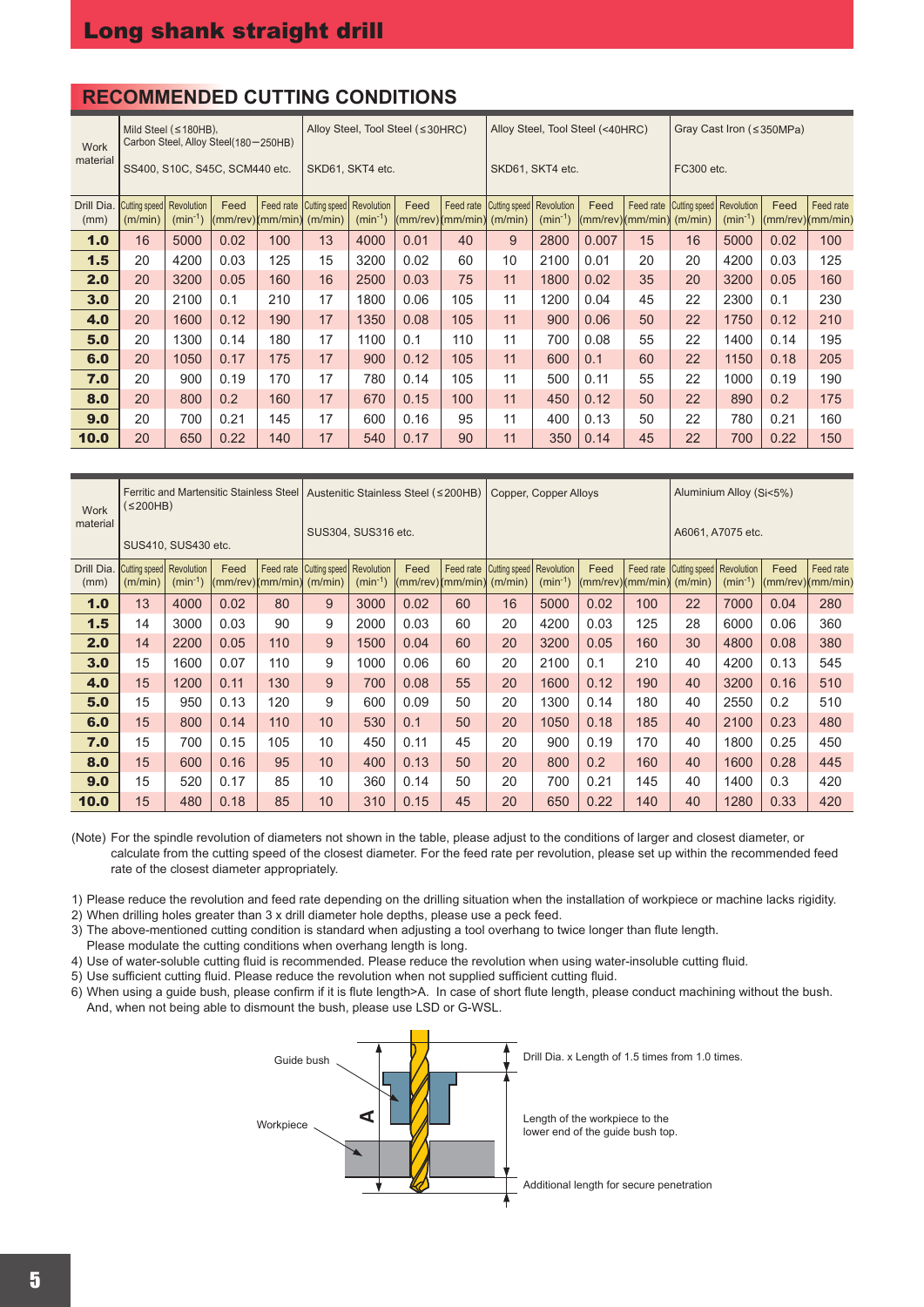#### **Technical Data**

#### **The advantage of long shank drill**



#### **Tool life and Machining efficiency**



## **POINT**

**Easy to set up cutting condition. Possible to be used at higher feed.**

| <cutting conditions=""></cutting> |                                  |  |  |  |  |  |  |
|-----------------------------------|----------------------------------|--|--|--|--|--|--|
| Work material                     | : S50C (DIN-C50)                 |  |  |  |  |  |  |
| Drill Dia.                        | $: \boldsymbol{\varnothing}$ 3mm |  |  |  |  |  |  |
| Cutting speed                     | :25m/min                         |  |  |  |  |  |  |
| Feed rate                         | $: 398$ mm/min                   |  |  |  |  |  |  |
| Hole depth                        | : 9mm (Blind hole)               |  |  |  |  |  |  |
| Overhang length: 110mm            |                                  |  |  |  |  |  |  |



#### **Hole diameter accuracy and Stable cutting area**

#### **Hole expansion amount vs. feed rate**



0.4 0.3  $0.2$  $\overline{0}$ . 0 -0.1  $-0.2$ -0.3 -0.4

Conventional (Flute length 100mm)

### **POINT**

#### **Small deviation and prevented expansion of hole diameter without any effect of feed rate.**

<Cutting Conditions><br>Work material 550C Work material : S50C<br>Drill Dia : 64mm Drill Dia. : ø4mm<br>Cutting speed : 25m/min Cutting speed<br>Hole depth 7mm (Blind hole) Overhang length : 110mm

Feed rate 220mm/min

 $5D-LS$  (Flute length 42mm)

0.4 0.3 0.2 0.1  $\overline{0}$  $-0.1$  $-0.2$ -0.3 -0.4

#### **UP** Hole positioning accuracy

Feed rate 80mm/min

#### **Deviation of hole positioning in surface machining Deviation amount of hole positioning in 1°slope machining.**

Deviation of hole positioning (mm)

**Better engaging stability.**

**High rigidity.**

**POINT**

#### 0.4 0.3 0.2 0.1 240 -0.1 -0.2 -0.3 -0.4 0.4 0.3 0.2 0.1  $\theta$  $-0.1$  $-0.2$ -0.3 -0.4<br>Deviation of hole positioning (mm)  $-0.4$   $-0.2$   $0.2$   $0.4$   $-0.4$   $-0.2$   $0.4$   $0.2$  0.4  $-0.4$   $-0.4$   $-0.2$  0.4 0.2 0.4 Y  $-0.4$   $-0.2$   $-0.2$   $0.4$   $-0.4$   $-0.2$  0 0.2 0.4  $-0.4$   $-0.2$  0.2 0.4 Y **Z Y** <Cutting Conditions> Work material : S50C Drill Dia. : ø4mm Cutting speed : 25m/min Hole depth : 13mm (Through hole) Overhang length : 110mm Conventional (Flute length 100mm) Conventional (Flute length 100mm) Deviation amount  $\int_{1}^{\infty}$  / 1°slope